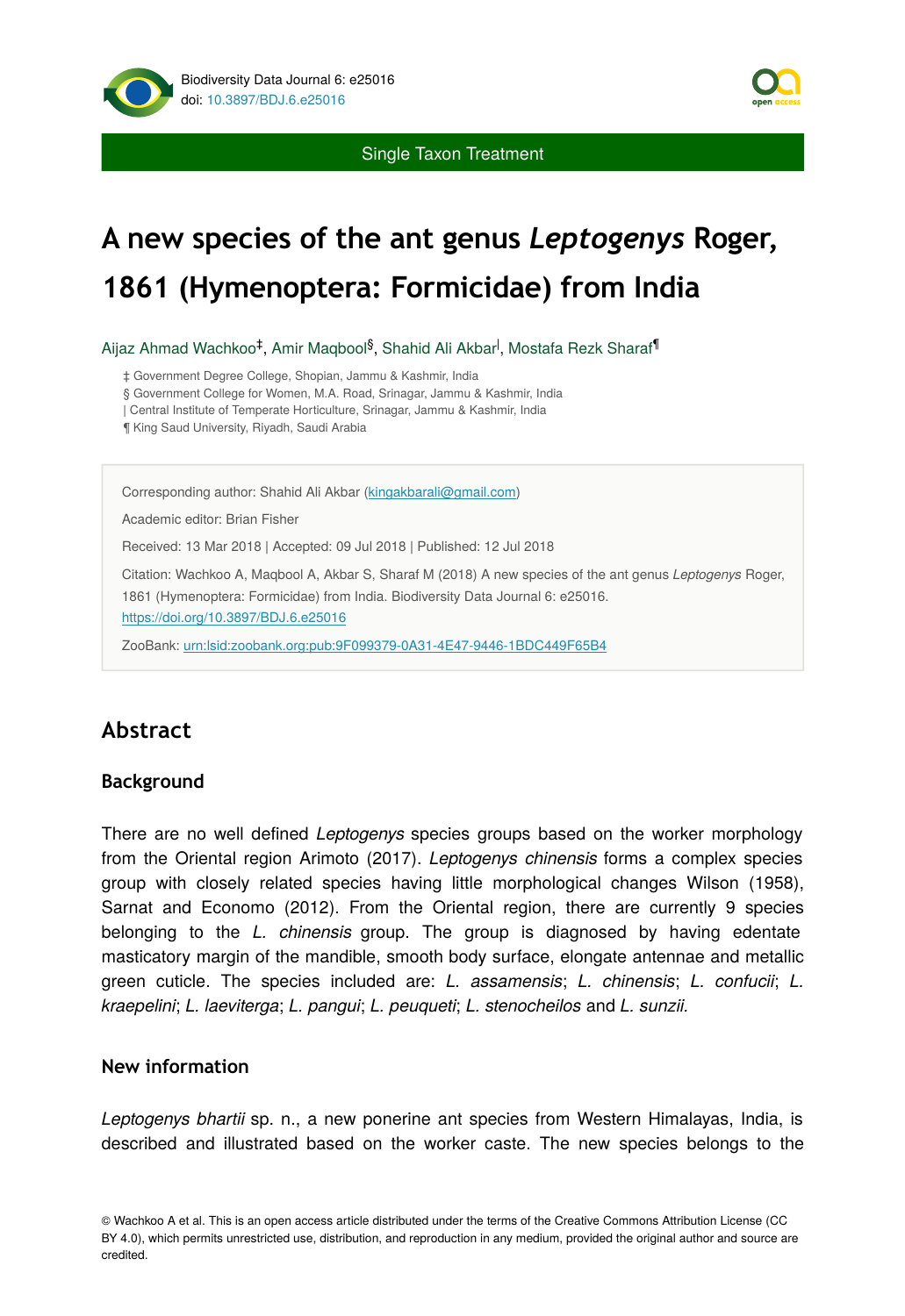*Leptogenys chinensis* group and mostly resembles *Leptogenys chinensis* (Mayr, 1870). In the *L. chinensis* group, the original description of *L. stenocheilos* is insufficient as it lacks information about type material. As there is no further detailing of this species in the available literature, it is difficult to ascertain its valid status Xu and He (2015) and is therefore, considered a *species inquirenda* herewith. A revised key to the known species of *chinensis*-group in the Oriental Region is provided.

### **Keywords**

*Leptogenys*, *chinensis*-group, Ponerinae, Western Himalayas, new species

## **Introduction**

The ant genus *Leptogenys* Roger, 1861 is globally represented by 335 described species and subspecies (AntCat 2018). The genus is currently represented by about 100 species in the Oriental Region (Xu and He 2015, Zyranin 2016). As anticipated by Bharti and Wachkoo (2013), nearly half of the Indian *Leptogenys* await discovery, however, 35 species and subspecies of the genus are reported from the country (Bharti and Wachkoo 2013, AntCat 2018). The ants of this genus are known to have ergatoid queens and gamergate reproductives and are considered an ideal taxon for the study of the evolution of reproductive behaviour in ants (Peters 2012, Bharti and Wachkoo 2013, Schmidt and Shattuck 2014). Global taxonomic revision still eludes the genus, however; some of the recent contributions to the genus include those of the New World species key by Lattke (2011); Sarnat and Economo (2012), Fiji species key; Zhou et al. (2012), China, Guangxi species key; Bharti and Wachkoo (2013), Indian species key; Rakotonirina and Fisher (2014), Malagasy species revision; Schmidt and Shattuck (2014), diagnosis and synoptic description of genus; Xu and He (2015), Oriental species; Zyranin (2016), Vietnam species key; Arimoto (2017), *Leptogenys modiglianii* species group revision; Sharaf et al. (2017), Arabian Peninsula species and a revised key to New World workers of *Leptogenys* by López-Muñoz et al. (2018). We here describe and illustrate a new species of the genus *Leptogenys* from India with a revised key to the known species of *chinensis*-group in Oriental Region.

### **Materials and methods**

Morphological observations were conducted using an Olympus SZX16 stereo zoom microscope. For digital images, a ProgRes0 CapturePro v.2.8.0. evolution digital camera was used on the same microscope with Combine ZP-Montage software. Later, images were cleaned with Adobe Photoshop CS6. Morphological terminology for measurements (given in millimetres) follows Lattke (2011), Bharti and Wachkoo (2013), Xu and He (2015) and include: HL; Maximum length of head capsule from anterior clypeal margin to mid-point of posterior head margin in full-face view. HW; Maximum width of head in full-face view.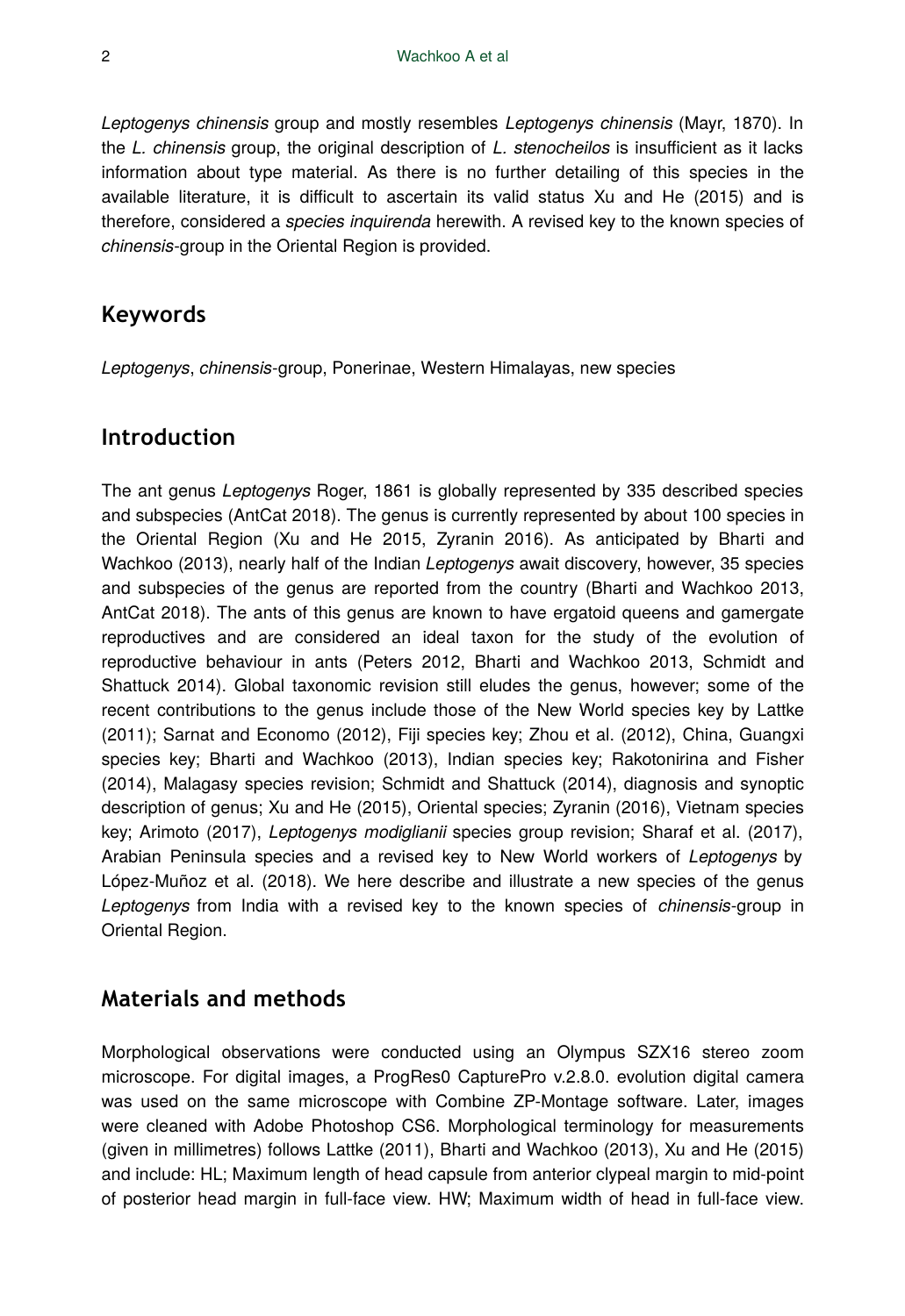ML; Straight-line length of a mandible in full-face view, measured from the base at the insertion into the head capsule, to the apex. EL; Maximum length of eye as measured in oblique view of the head to show full surface of eye. SL; Maximum length of the scape excluding the basal neck and condyle. PW; Maximum width of pronotum in dorsal view. WL; Weber's length of mesosoma, measured in lateral view from the anterior surface of the pronotum (excluding the collar) to the posterior margin of the propodeal lobes. PL; Maximum length of petiole from anterior process to posterior-most point of tergite, where it articulates with helcium. PDW; The maximum width of the petiole in dorsal view. PH; Height of the petiole measured in lateral view from the apex of the ventral (subpetiolar) process vertically to a line intersecting the dorsal-most point of the node (as defined in Xu and He (2015)). CI; Cephalic index: HW/HL × 100. MI; Mandibular index: ML/HW × 100. OI; Ocular index: EL/HW  $\times$  100. SI; Scape index: SL/HW  $\times$  100. LPI; Lateral petiole index: PH/PL  $\times$ 100. DPI; Dorsal petiole index: PDW/PL × 100.

All specimens are deposited in Kashmir University Insect Collection, University of Kashmir, Srinagar (KUIC). One paratype will be deposited at Punjabi University Ant Collection, Punjab, India (PUAC) and one at California Academy of Sciences Collection, San Francisco, USA (CASC).

## **Taxon treatment**

#### *Leptogenys bhartii* **Wachkoo, Maqbool, Akbar & Sharaf, 2018, sp. n.**

• ZooBank [urn:lsid:zoobank.org:act:3F871707-8D7E-4D18-85D3-6EADFCF3C8CB](http://zoobank.org/3F871707-8D7E-4D18-85D3-6EADFCF3C8CB)

#### **Materials**

#### *Holotype:*

a. country: India; stateProvince: Jammu & Kashmir; locality: Rajouri District, Thanamandi; verbatimElevation: 1600 m; verbatimCoordinates: 33.5379°N 74.3698°E; samplingProtocol: hand collecting; eventDate: 08/11/2016; individualCount: 1; sex: worker; recordedBy: Aijaz A Wachkoo; institutionCode: KUIC

#### *Paratype:*

a. country: India; stateProvince: Jammu & Kashmir; locality: Rajouri District, Thanamandi; verbatimElevation: 1600 m; verbatimCoordinates: 33.5379°N 74.3698°E; samplingProtocol: hand collecting; eventDate: 08/11/2016; individualCount: 4; sex: worker; recordedBy: Aijaz A Wachkoo; institutionCode: KUIC

#### **Description**

#### **Worker (Fig. 1)**

Morphometric data (Holotype in brackets): HL (1.79)-1.81, HW (0.92)-0.94, ML (0.91)-0.92, EL (0.45)-0.46, SL (2.22)-2.24, PW (1.06)-1.09, WL (3.22)-3.26, PL (1.13)-1.15, PDW (0.56)-0.58, PH (0.85)-0.87. Indices: CI (51)-52, MI 97-(98), OI (48)-49, SI 238-(241), LPI (75)-76, DPI (50)-51 (n=5).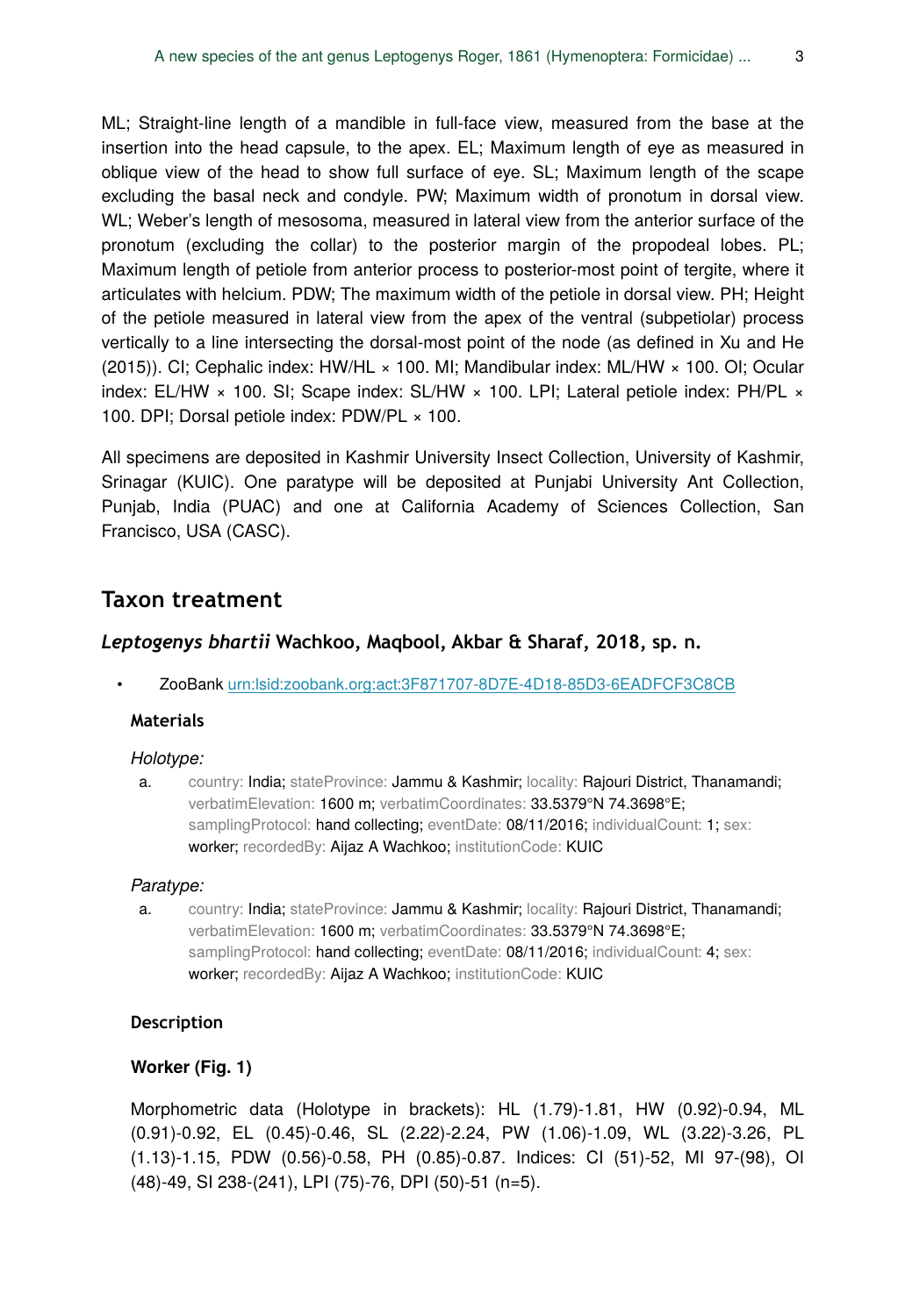

Head trapezoidal in full-face view, lateral cephalic margin convex, posterior margin transverse; head distinctly wider anteriorly, converging posteriorly; eye large, weakly convex, placed just below the mid cephalic margin and within lateral margin; clypeus carinate with truncate apex, rugulose basally and smooth apically; anterolateral clypeal margin evenly converging medially, bending at rounded angle, with two median setae; scape surpasses posterior margin of head by about one-half its length; third antennal segment slightly more than  $2 \times$  the length of second segment and about one-third longer than fourth segment; frontal groove deep, just extending to middle of eye level; mandible elongate, slender, external and basal margins parallel; basal tooth noticeable; basal sulcus distinct; masticatory margin edentate.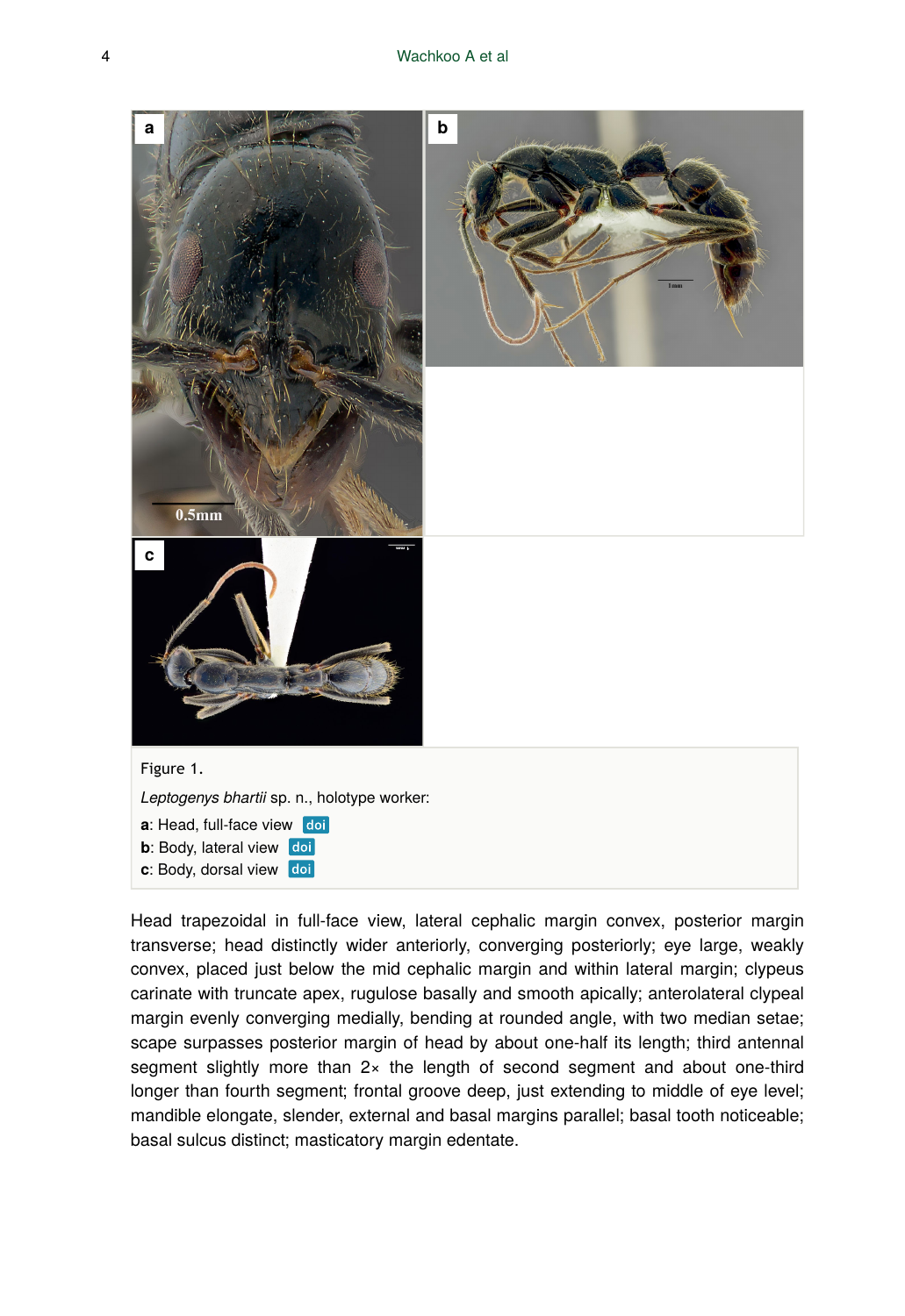Mesosoma with promesonotal dorsal margin convex in lateral view; deeply impressed metanotal groove; metanotal and propodeal dorsal margin weakly convex, declivitous margin oblique; declivitous and dorsal propodeal margins meet through blunt obtuse angle in lateral view; mesometapleural suture well impressed with cross ribs; metapleural-propodeal suture barely impressed; propodeal spiracle oval, facing posterad; brief sulcus extends from spiracle to bulla. Mesonotum distinctly wider than long in dorsal view, propodeal declivitous face concave.

Petiole trapezoidal in lateral view, anterodorsal margin convex, node highest posterad with bluntly rounded apex, posterior margin leaning, with strong convexity basad; node triangular in dorsal view, much longer than broad, lateral margin weakly concave, anterior margin convex, posterior margin concave; subpetiolar process trapezoidal, angled posteriorly in lateral view. Gaster cylindrical, curved posteriorly, dorsal convex; cinctus between gastral segments prominent.

Body polished smooth and shiny with green metallic lustre, covered with sparse piligerous punctulae. Clypeus weakly rugulose posterolaterally; mandible shiny, punctate with superficial striation.

Body with abundant suberect hairs, denser on gaster, no appressed pubescence; pilosity mixed with short and long hairs.

Colour black for body, appendages brownish.

#### **Diagnosis**

The group is represented by eight valid species from the Oriental region (*L. assamensis* Forel, 1900, *L. chinensis* (Mayr, 1870), *L. confucii* Forel, 1912, *L. kraepelini* Forel, 1905, *L. laeviterga* Zhou, Chen, Chen, Zhou, Ban & Huang, 2012, *L. pangui* Xu, 2000, *L. peuqueti* (André, 1887) and *L. sunzii* Xu & He, 2015). Amongst the known species of the group, the new species resembles *L. chinensis*, but can be readily separated by the smooth medially converging anterolateral clypeal margins; propodeal declivity smooth and shiny, without transverse striations. Relatively narrower petiolar node in dorsal view, about twice as long as broad. Whilst in the latter, the anterior clypeal margin is distinctly laterally sinusoid; propodeal declivity transversely striate, not smooth and relatively broader petiolar node in dorsal view, about 1.3 times as long as broad. It also resembles *L. kraepelini* from which it can be distinguished by the following characters: gena smooth and shiny, without longitudinal rugae and third antennal segment slightly more than  $2 \times$  the length of second segment whilst in the latter, gena are longitudinally rugulose and opaque and third antennal segment distinctly less than 2× the length of second segment.

#### **Etymology**

This species is named in honour of Dr. Himender Bharti for his outstanding contribution to the Indian ants.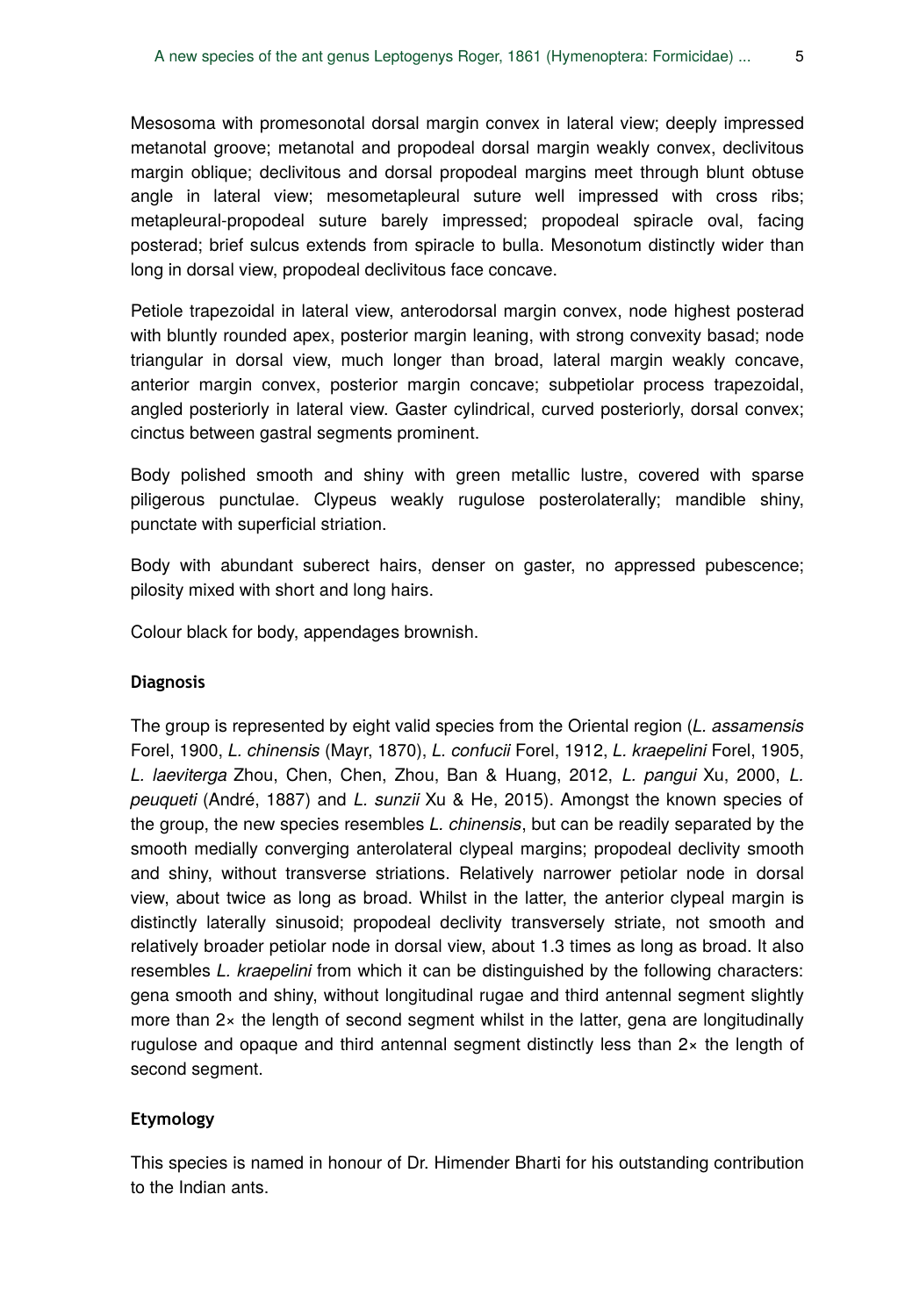#### **Ecology**

The specimens of this species were handpicked by dislodging a stone in a pine forest area from Thanamandi region of Rajouri district, located on the southerly foothills of the Pir Panjal Himalaya in the Indian State of Jammu and Kashmir. The region represents a transition zone between the subtropical Jammu and the temperate Kashmir provinces. The climate is broadly subtropical, although the foothill areas along the Pir Panjal range show dry temperate conditions, while subalpine and alpine conditions prevail higher up in the mountains. The vegetation mainly consists of Chir-pine (*Pinus roxburghii*) forests, broad-leaved deciduous forests, broadleaved evergreen forests and scrub forests, interspersed with frequent grassland patches and agricultural croplands.

# **Identification keys**

| Keys to species of Leptogenys chinensis-group in Oriental Region (modified after<br>Xu & He 2015) |                                                                                                                                                                                                                                                                                                       |                  |  |
|---------------------------------------------------------------------------------------------------|-------------------------------------------------------------------------------------------------------------------------------------------------------------------------------------------------------------------------------------------------------------------------------------------------------|------------------|--|
| 1                                                                                                 | Petiolar node strongly elongate in lateral view, about 1.5 times as long as high.                                                                                                                                                                                                                     | 2                |  |
|                                                                                                   | Petiolar node moderately to weakly elongate in lateral view, less than 1.2 times<br>as long as high.                                                                                                                                                                                                  | 3                |  |
| $\overline{2}$                                                                                    | Antennal scape relatively shorter, surpassing posterior head corner by about<br>two fifths of its length. Petiolar node elongate trapezoidal in lateral view, with<br>very short but distinct anterior margin. Body colour reddish-brown. Relatively<br>smaller species with total length 6.5-7.0 mm. | L.<br>assamensis |  |
|                                                                                                   | Antennal scape very long, surpassing posterior head corner by half of its<br>length. Petiolar node triangular in lateral view, without anterior margin. Body<br>colour black. Large species with total length 13.0-13.5 mm.                                                                           | L. pangui        |  |
| 3                                                                                                 | Petiolar node moderately elongate, as long as high or distinctly longer than high<br>in lateral view.                                                                                                                                                                                                 | 4                |  |
|                                                                                                   | Petiolar node weakly elongate, distinctly higher than long in lateral view, about<br>1.3-1.4 times as high as long.                                                                                                                                                                                   | 8                |  |
| 4                                                                                                 | Clypeus truncated at apex. Larger species with total length 8-11 mm.                                                                                                                                                                                                                                  | 5                |  |
|                                                                                                   | Clypeus convex at apex. Smaller species with total length 4.5-7.0 mm.                                                                                                                                                                                                                                 | $\overline{7}$   |  |
| 5                                                                                                 | Anterior clypeal margin distinctly laterally sinusoid; propodeal declivity<br>transversely striate.                                                                                                                                                                                                   | L. chinensis     |  |
|                                                                                                   | Anterolateral clypeal margin, smooth; propodeal declivity smooth and shiny,<br>without transverse striations.                                                                                                                                                                                         | 6                |  |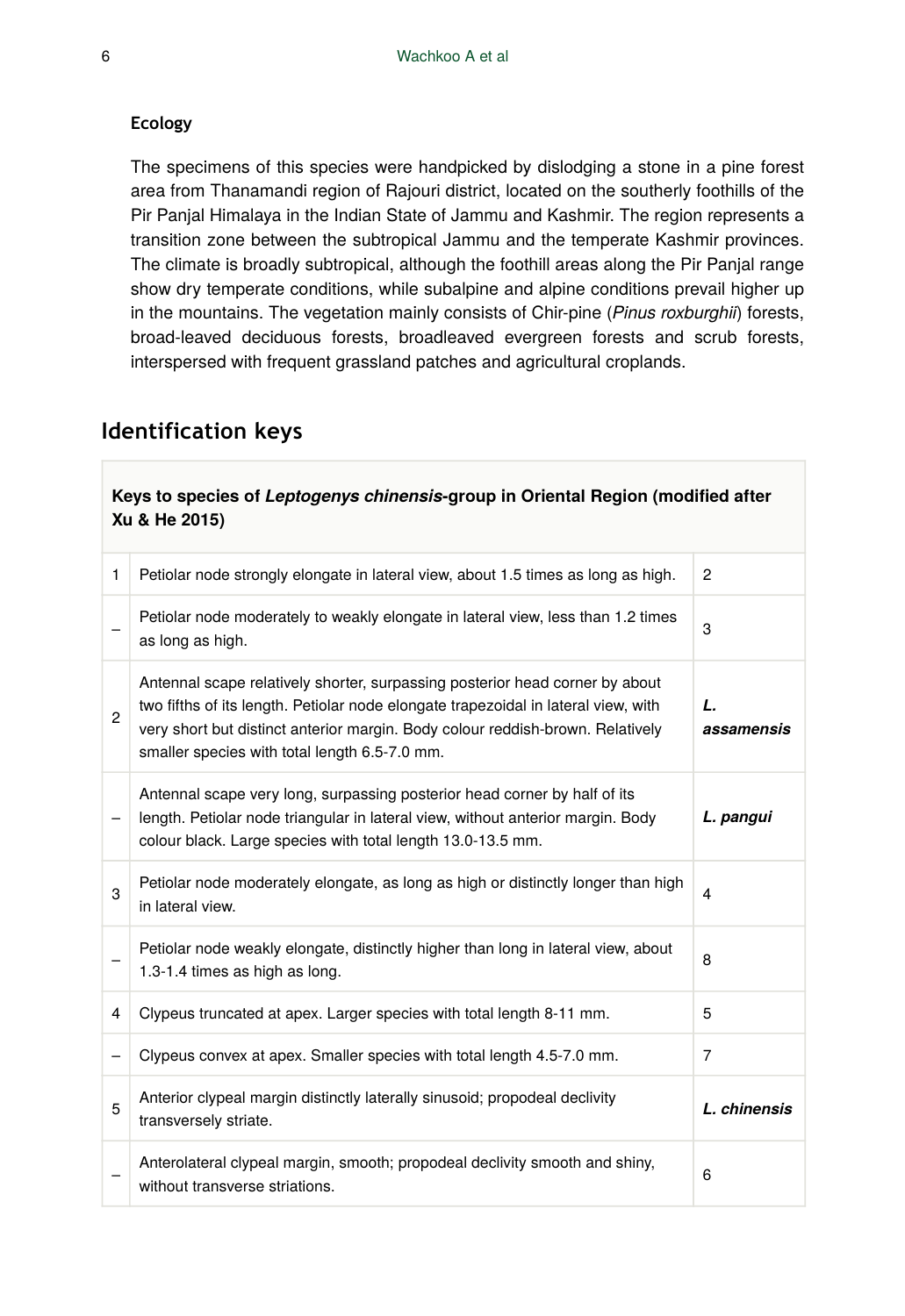| 6 | Gena smooth and shiny, without longitudinal rugae and third antennal segment<br>slightly more than 2x the length of second segment.                                                                                                                                                                                                            | L. bhartii sp.<br>n. |
|---|------------------------------------------------------------------------------------------------------------------------------------------------------------------------------------------------------------------------------------------------------------------------------------------------------------------------------------------------|----------------------|
|   | Gena longitudinally rugulose and opaque and third antennal segment distinctly<br>less than 2x the length of second segment.                                                                                                                                                                                                                    | L. kraepelini        |
| 7 | Petiolar node distinctly longer than high in lateral view. Sides of mesothorax,<br>metathorax and propodeum mostly smooth and shiny. Body colour black.<br>Relatively larger species with total length 5.9-6.3 mm.                                                                                                                             | L. peuqueti          |
|   | Petiolar node as high as long in lateral view. Sides of mesothorax, metathorax<br>and propodeum mostly irregularly rugose and opaque. Body colour black,<br>gaster blackish-brown. Relatively smaller species with total length 4.5 mm.                                                                                                        | L. confucii          |
| 8 | Clypeus truncated at apex. Eyes relatively smaller and occupying one fourth of<br>head side. Petiolar node relatively longer in lateral view, about 1.3 times as high<br>as long, dorsal margin distinctly longer than anterior margin, anterodorsal<br>corner a rounded obtuse angle, the node obviously longer than broad in dorsal<br>view. | L. laeviterga        |
|   | Clypeus pointed and strongly convex at apex. Eyes larger and occupying one<br>third of head side. Petiolar node relatively higher in lateral view, about 1.4 times<br>as high as long, dorsal margin as long as anterior margin, anterodorsal corner<br>a rounded right angle, the node as broad as long in dorsal view.                       | L. sunzii            |

# **Acknowledgements**

We are appreciative of AntWeb team [\(www.antweb.org](http://www.antweb.org)) for their immensely useful work. We gratefully thank our reviewers Brendon E. Boudinot and David Emmanuel General for their comments, which considerably improved the manuscript.

# **Author contributions**

Equally contributed.

# **References**

- AntCat (2018) An Online Catalog of the Ants of the World. [http://www.antcat.org/.](http://www.antcat.org/) Accessed on: 2018-2-26.
- Arimoto K (2017) Taxonomy of the Leptogenys modiglianii species group from southeast Asia (Hymenoptera, Formicidae, Ponerinae). ZooKeys 651: 79-106. [https://](https://doi.org/10.3897/zookeys.651.10336) [doi.org/10.3897/zookeys.651.10336](https://doi.org/10.3897/zookeys.651.10336)